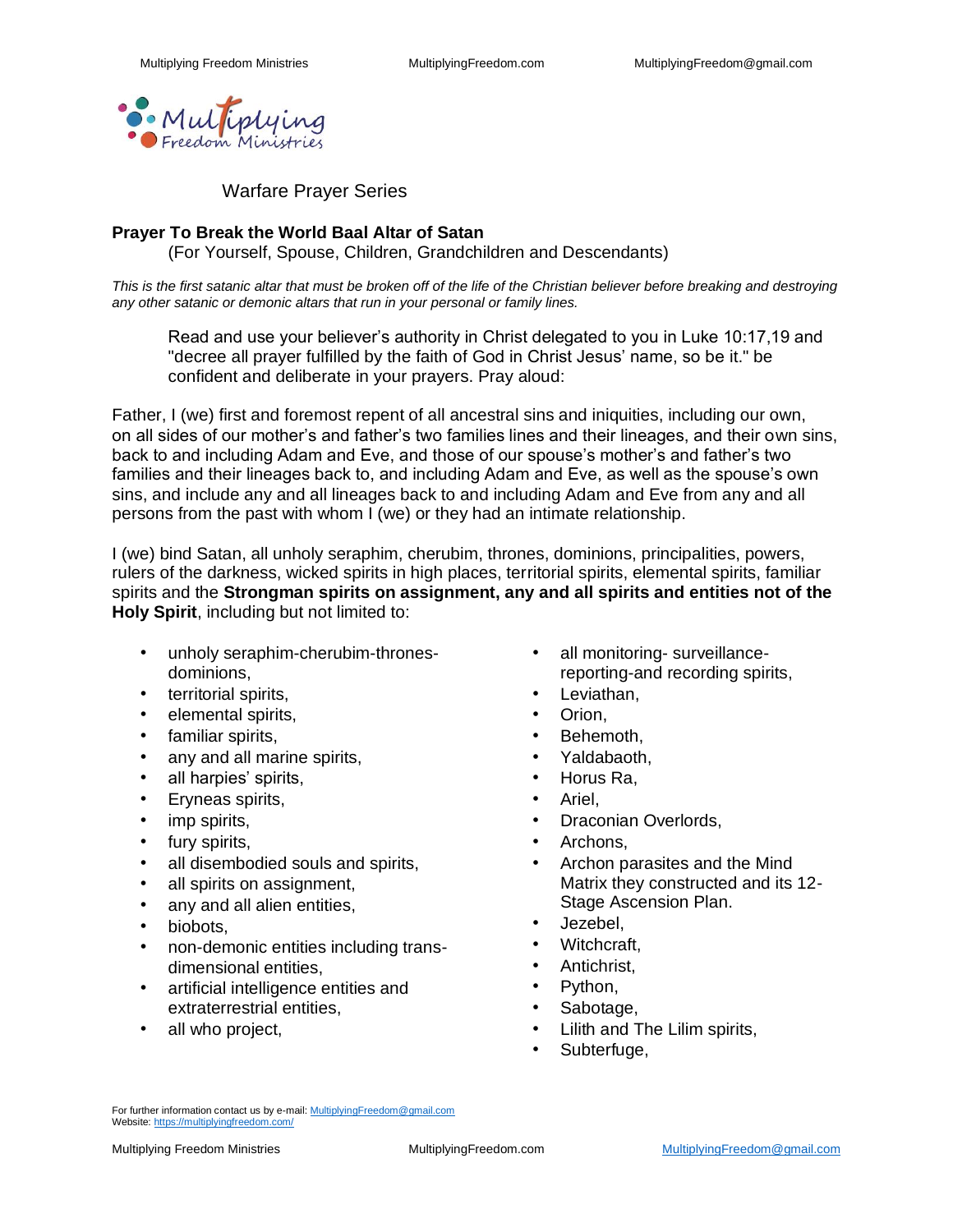

#### Warfare Prayer Series

- Chaos,
- War,
- Murder,
- renegade spirits,
- witchcraft spirits,
- witchcraft-control spirits,
- witchcraft-revenge spirits,
- witchcraft-stagnation spirits,
- sorcery spirits,
- all occult spirits and mind-occult spirits,
- all warring spirits,
- all Watcher spirits,
- divination spirits,
- eavesdropper and tracker spirits

and all above, around and below any Strongman spirit and any and all generation curses associated with these altars & seals.

Lord, we include all evil foundations-covenants and their seals-demonic altars- generations' curses birthed at the World Baal Altar of Satan, that came down upon Adam and Eve's subsequent generations and into all my family lineages, and down upon me, my spouse, children and grandchildren.

I decree, declare, and proclaim, along with their covenants & seals, demonic altars, and generations' curses, as satanic altars dedicated to destruction:

- Rejection of Father God and abandonment of his fatherhood and their love for God,
- for allegiance to satan and receiving his fatherhood.
- breaking of the Edenic covenant that father god made with Adam and Eve to take dominion over all the earth and failure to multiply to raise a sinless generation (Gen.1) up to Father God.
- rape,
- murder,
- violence.
- loss of self-control,
- adultery.
- bewitchments,
- enchantments.
- spirit-husband or spirit-wife,
- spirit marriage,
- lusts of the eye,
- lusts of the flesh.
- exalting self-will over the will of God (idolatry of self),
- control,
- witchcraft-control,
- spiritual stagnation,
- treason,
- apostasy,
- desertion.
- betrayal,
- Baal covenant and worship,
	- orgy,
- premature death,
- jealousy,
- arrogance,
- abandonment,
- dedications,
- blots,
- oblations,
- pacts-covenants- contracts-

For further information contact us by e-mail[: MultiplyingFreedom@gmail.com](mailto:MultiplyingFreedom@gmail.com) Website[: https://multiplyingfreedom.com/](https://multiplyingfreedom.com/)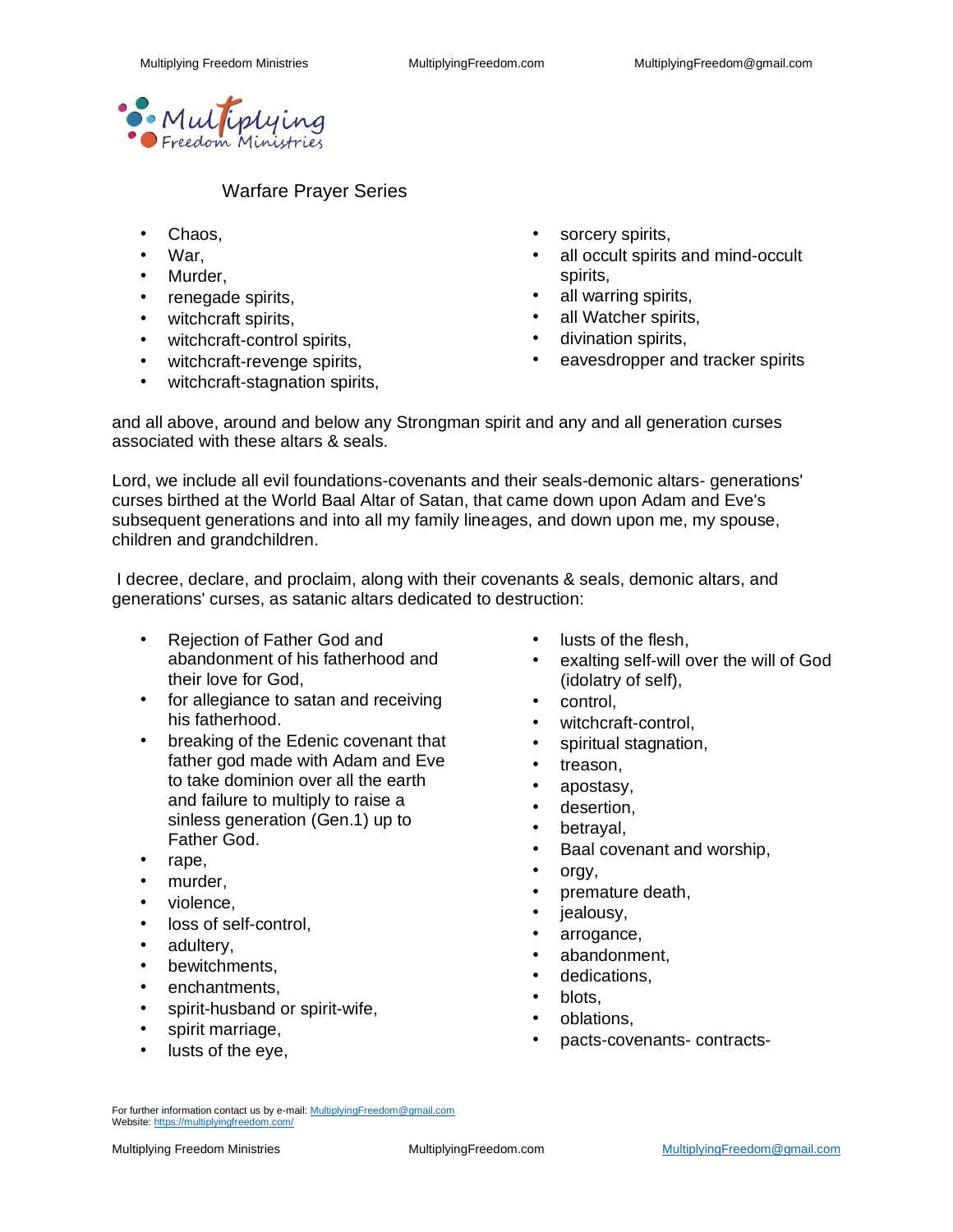

# Warfare Prayer Series

- soul selling-soul capture-soul stealing,
- Stealing of our "stars" (purposes or destinies in Christ),
- stealing of our dna,
- soul or star exchange,
- homosexuality,
- sodomy,
- deceit,
- lies,
- disobedience.
- unholy alliances,
- orphaning,
- rationalization,
- rebellion.
- curse of the first born & the first-born son,
- son of satan,
- daughter of satan,
- bride of satan.

and all generational curse consequences known or unknown that came down upon all descendants of Adam and Eve throughout all of my family lines and their lineages, and those of my spouse, ex-spouse or "significant other(s)" from the past, in all generations up to the present day, including my immediate family, spouse, children and myself; all spirits of (say names by discernment or list), all who project, all alien entities, all entities not of the Holy Spirit, all in the Name and by the Blood of Christ Jesus, by the faith of God in Christ Jesus' Name.

In particular, Lord God of Israel, I repent for my ancestors, Adam and Eve, and their descendants, receiving satan as their father when they rebelled against Father God through their disobedience and rebellion.

I repent and renounce what they did, and all that their descendants, down to and including me and my loved ones received, from lack of repentance for Adam and Eve's disobedience and rejection of Father God.

I now renounce their sins and betrayal of Father God, and my own through lack of knowledge and the inherited generations' curse of satanic fatherhood.

I repent for them an all ancestors and lineages, evil foundations, covenants and their seals, the world altar of satan from which that curse was also birthed, and the generation's curse of satanic fatherhood that came down upon my ancestors and me, my spouse, each of my children, through that generation's curse and unholy alliance with satan.

I repent of it, I reject it, I divorce myself and all loved ones from it, and I break and destroy its covenant and divorce us all from it. I renounce it and all the other altars, decree that it is no longer mine and I am no longer under it as a bride of satan or son of satan and break all such curses and free myself and all loved ones, by the blood and in the name of Christ Jesus, so be these things by the faith of God in Christ Jesus' name, amen.

I ask you and you alone, Father God, to be my true father and claim you as my own, all by faith on you in Christ Jesus' name, amen.

For further information contact us by e-mail[: MultiplyingFreedom@gmail.com](mailto:MultiplyingFreedom@gmail.com) Website[: https://multiplyingfreedom.com/](https://multiplyingfreedom.com/)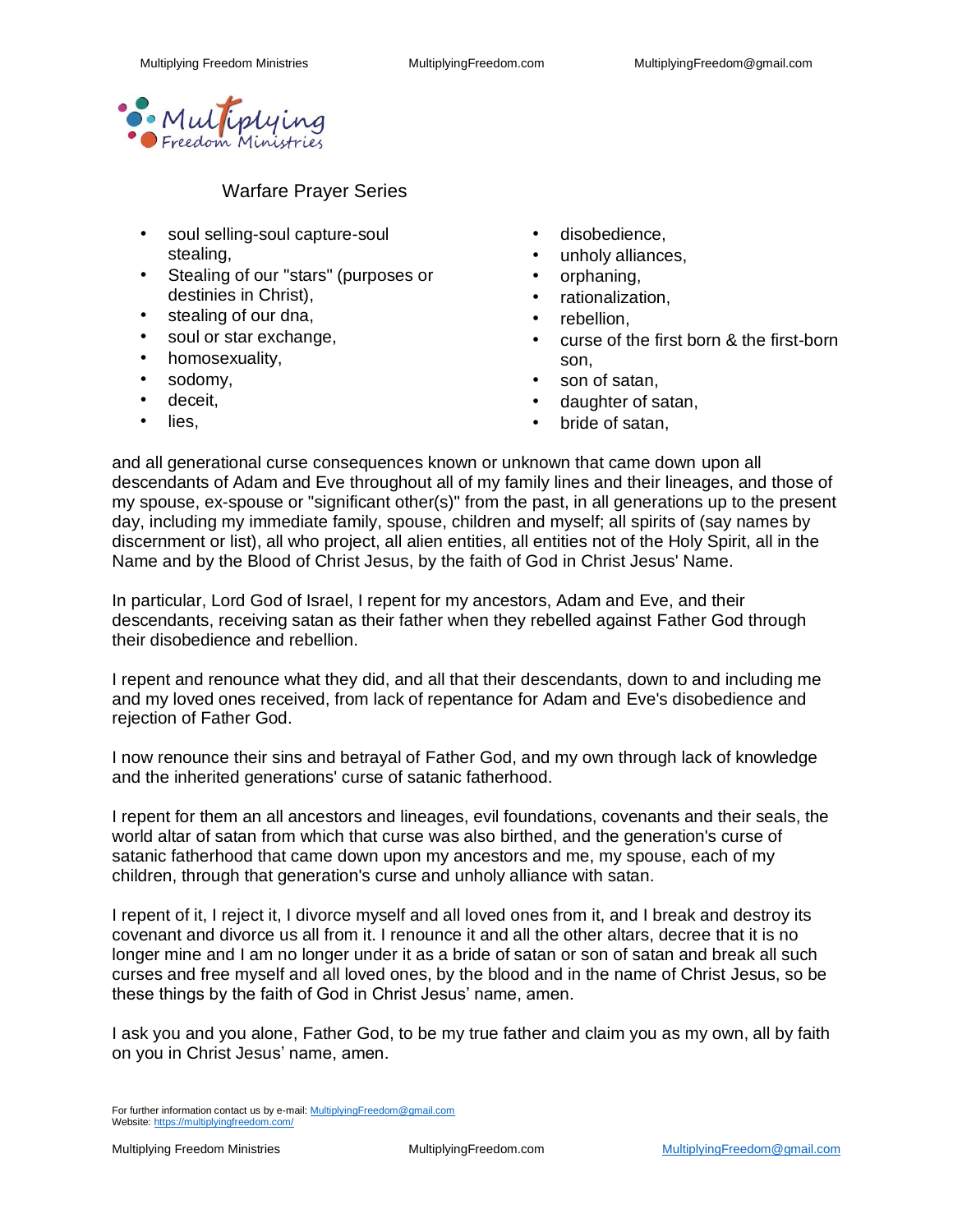

Curse Breaking Series

I repent for all of the sins of my ancestors, Adam and Eve and their descendants throughout all family lines and lineages up to the present day, including all like sins of my own and my spouse's and those of my personal past, and I renounce them all, and break and I divorce myself, spouse, children, grandchildren and descendants to come to 1000 generations from all of them and the evil foundations-covenants and seals- demonic altars-and generations' curses that were established because of them.

I renounce each evil foundation-covenant and its seal, demonic altar, and generations' curses in Christ Jesus' Name.

I break each and every one of these previously named evil foundations, covenants, altars, and generations curses and all satanic barriers associated with them to block or hinder deliverance, break all of these things off of myself, my spouse, each of my children and descendantsspouses-and children to 1000 generations to come, and especially the curse of the Baal-Satan altar, the curse of Baal worship and the curse of the death of the first-born son, all in the Mighty Name and by the Blood of Christ Jesus, by the faith of God in Christ Jesus' Name, Amen.

I (we) loose myself (ourselves), (or name of person, spouse, children, grandchildren, descendants-spouses- children to 1000 generations and beyond), all in Christ Jesus' Name.

I (we) now decree, declare, and proclaim that I (we) bind, break and loose myself (ourselves) and destroy the evil Baal World foundation, the Baal World covenant and its seal, the Baal world Altar and its seal, established by my ancestors, Adam and Eve, binding and breaking the power of Satan first, and the covenant and the seal spirit of the World Baal Altar.

I (we) break the seal of his covenant *and* his Altar, all by the faith of God in Christ Jesus' Name and by His Blood. I now break all evil foundations-covenants and their seals, demonic altars and their seals of all altars erected by Satan that were the consequences of Adam and Eve's disobedience and rebellion whose names are the names of the consequential sins mentioned previously.

I now decree, declare and proclaim and call down the Fire of God upon each and every one of all altars mentioned, and break their generations' curses, all altars, all dedications-pactscovenants-contracts- blots, oblations, pot sorcery, placental or umbilical sorcery, with or without blood, animal or human sacrifice, off of myself, spouse, children, grandchildren, descendantsspouses-children to 1000 generations and beyond, and call down the Fire of God upon all and decree them and all sub- altars and satellite altars, destroyed permanently -all by the faith of God in Christ Jesus' Name.

Fire of God, fall upon all now, and continually, all by the faith of God in Christ Jesus' Mighty Name.

For further information contact us by e-mail[: MultiplyingFreedom@gmail.com](mailto:MultiplyingFreedom@gmail.com) Website[: https://multiplyingfreedom.com/](https://multiplyingfreedom.com/)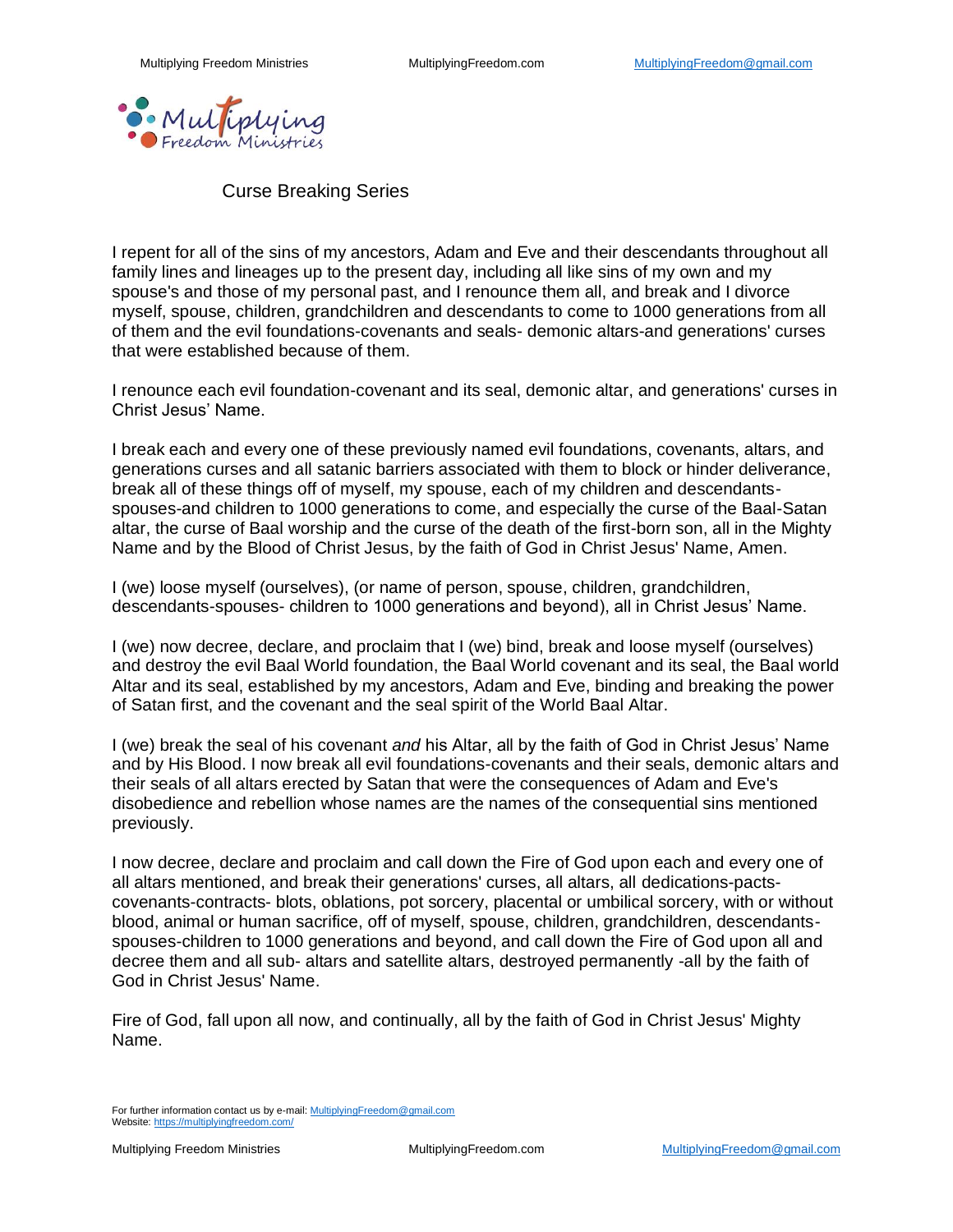

## Curse Breaking Series

I decree re-establishment of them forbidden, immediately, completely, permanently, perpetually, all in Christ Jesus' Name, so be it.

I (we) now divorce myself (ourselves)), our spouse, children, grandchildren, descendantsspouses and children to 1000 generations and beyond, and (name others if applicable) from the World Baal Altar of Satan established by my (our) ancestors, Adam and Eve; repenting of the sins of Adam and Eve and all like sins of all descendants that followed, and all ancestors and predecessors of all the family lines and lineages mentioned on, and including, all sides of all families mentioned- back to and including Adam and Eve.

I (we) decree it back to our family origins, and all like sins of my (our) own, all by the faith of God in Christ Jesus' Name.

I (we) cut and sever all bonds, fetters, chains, cords, ties, connections, soul-ties and shackles off of myself (ourselves) and all loved ones mentioned, with the Sword of The Holy Spirit (make a swinging prophetic action as if yielding a sword) and break, divorce and destroy them all, *loosing us all* in Christ Jesus' Name and by His Blood, so be all of these things, now, and permanently in Christ Jesus' Name.

I (we) now call down the Fire of God upon the World Baal Altar established by Adam and Eve through all of my (our) ancestral lines and lineages and decree, declare and proclaim it destroyed, immediately, completely, permanently, and perpetually, off of myself (ourselves) and all loved ones; I (we) are loosed from it all, by the faith of God in Christ Jesus' Name.

I (we) now break, cut and sever off, the generations' curses of the World Baal Altar of Satan and all consequent demonic altars, including the generations' curses of Baal worship, the curse of the first-born son, the curse of disobedience, rebellion, and idolatry, and all other curses mentioned, from myself (ourselves), spouse, children, grandchildren, descendants-spouseschildren to 1000 generations to come, and loose us all, cancel every argument in the spiritrealm, and divorce us from all curses now and permanently;

I (we) break it off of all of us by the faith of God in Christ Jesus' Name.

I (we) decree, declare and proclaim: "My (our) chains are gone in Christ Jesus' Name.

I now call down the fire of God upon the world Baal altar of satan established in my life and that of my loved ones and in our family lines, and all subsequent altars, including the fatherhood altar of satan, by the faith of God in Christ Jesus' mighty name.

Fire of God, fall upon all altars of satan mentioned and unmentioned to your glory, by the faith of God in Christ Jesus' name, so be it, amen.

For further information contact us by e-mail[: MultiplyingFreedom@gmail.com](mailto:MultiplyingFreedom@gmail.com) Website[: https://multiplyingfreedom.com/](https://multiplyingfreedom.com/)